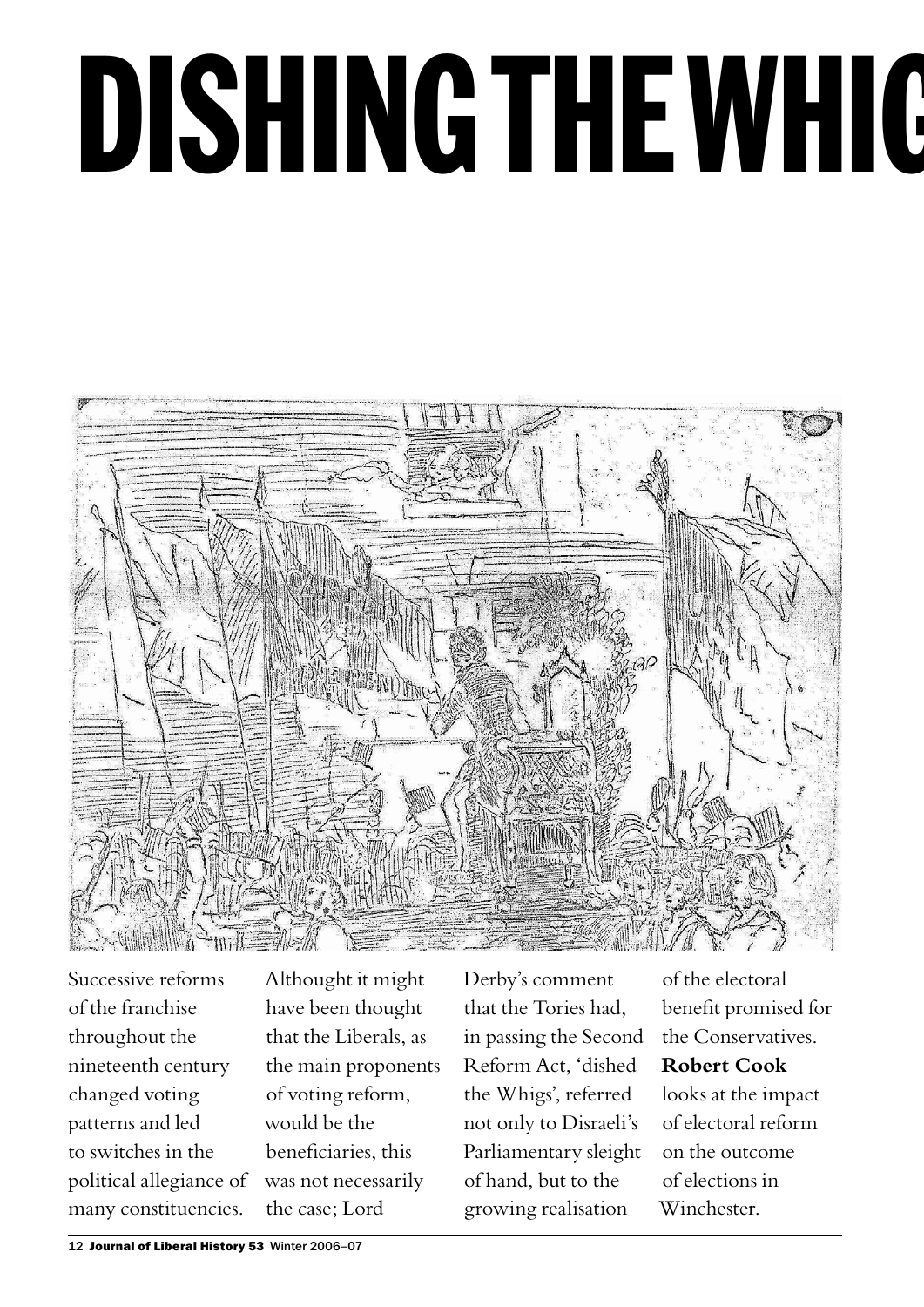## **SIN WINCHESTER**

IR ROBERT Peel,<br>
speaking of his<br>
opposition to the<br>
Reform Bill of 1832,<br>
said 'I was unwilling<br>
to open a door which I saw no speaking of his opposition to the Reform Bill of 1832, said 'I was unwilling prospect of being closed.'<sup>1</sup> His belief that any reform of Parliament must eventually lead to further reform was vindicated by the passage of the Representation of the People Act 1867, which established virtually universal male household suffrage in boroughs (although not yet in rural areas).

The death of Lord Palmerston in 1865 had changed the balance of power in the Liberal government; the ascendancy passed to a more radical section of the party under Lord John Russell. The government proposed a bill for moderate extension of the franchise in 1866, but this was too strong for the Conservatives and for those Liberals, the 'Adullamites', who combined with them to defeat the bill, and bring down the government, which was replaced by a minority Conservative administration.

Benjamin Disraeli, as leader of the new government in the Commons, proposed what was intended to appear a more attractive measure of reform, but one which was hedged about by many safeguards and 'fancy franchises'. Radical Liberals then proposed sweeping amendments and roused popular opinion in favour of them.

Eventually the government was converted. A new bill in 1867 took Tories, Radicals, Whigs and Adullamites by surprise. Disraeli had outmanoeuvred the Liberals, and secured a majority for a far more radical measure of reform than the one Parliament had rejected from Russell and Gladstone the previous year. As Lord Derby said, the Conservatives had 'dished the Whigs'. He referred primarily to the Parliamentary sleight of hand, but some also thought that it presaged a growing realisation of some electoral benefit promised for the Conservatives by the new franchise.

Winchester can be considered a good example of this. Until 1832 the cathedral city and county town of Hampshire had been a corporation borough, with its two members of parliament elected by the hundred or so members and freemen of the municipal corporation. At the time of reform the city was half as large as Southampton, and retained its two members, with a reformed electorate of 537. But it was a city to some extent in a state of torpor, for its silk and woollen industries had largely failed, and its mainly traditional industries such as brickmaking, printing and brewing, had been bypassed by the Industrial Revolution. It was an Anglican stronghold, with relatively few nonconformists, but a small, long-established community of recusant Roman Catholics.

The Chairing of the Member – from an undated penand-ink drawing showing Bonham Carter being chaired through the streets of Winchester following election, in the first volume of W. H. Jacob's *Winchester Scrap Books* (Winchester City Library).

The chief interests in the corporation were those of Richard Grenville ( $1776-1839$ ),  $I<sup>st</sup> Duke$ of Buckingham and Chandos, of Avington House, and of Sir Henry St John Mildmay (1787– 1848), of Farley Chamberlayne.<sup>2</sup>

The Duke of Buckingham and Chandos, the model for Trollope's Duke of Omnium, was a Tory and protectionist. So was his heir, the Marquis of Chandos, who was also known as the 'Farmers' Friend,' for having introduced the so-called Chandos clause into the 1832 Reform Bill, giving the vote to £50 tenant farmers in the counties. Most of the Grenville family were Tories, but not all; the Duke's younger brother, Lord Nugent (1788–1850) was a radical Liberal who unsuccessfully contested Southampton in 1842. But by the time the Marquis of Chandos had succeeded as 2nd Duke in 1839, the estates were in serious financial difficulties, and he was later forced to flee his creditors, and to sell Avington House in 1848. Prior to reform, the Duke's nominee as MP for Winchester was Sir Edward East followed, in 1831, by the latter's son, James Buller East.

Mildmay, on the other hand, was a Whig and reformer, whose younger brother Paulet St John Mildmay (1791–1845) sat as the other MP for Winchester in the unreformed House of Commons. The family was not, however, politically united, and the dowager Lady Mildmay was a Tory,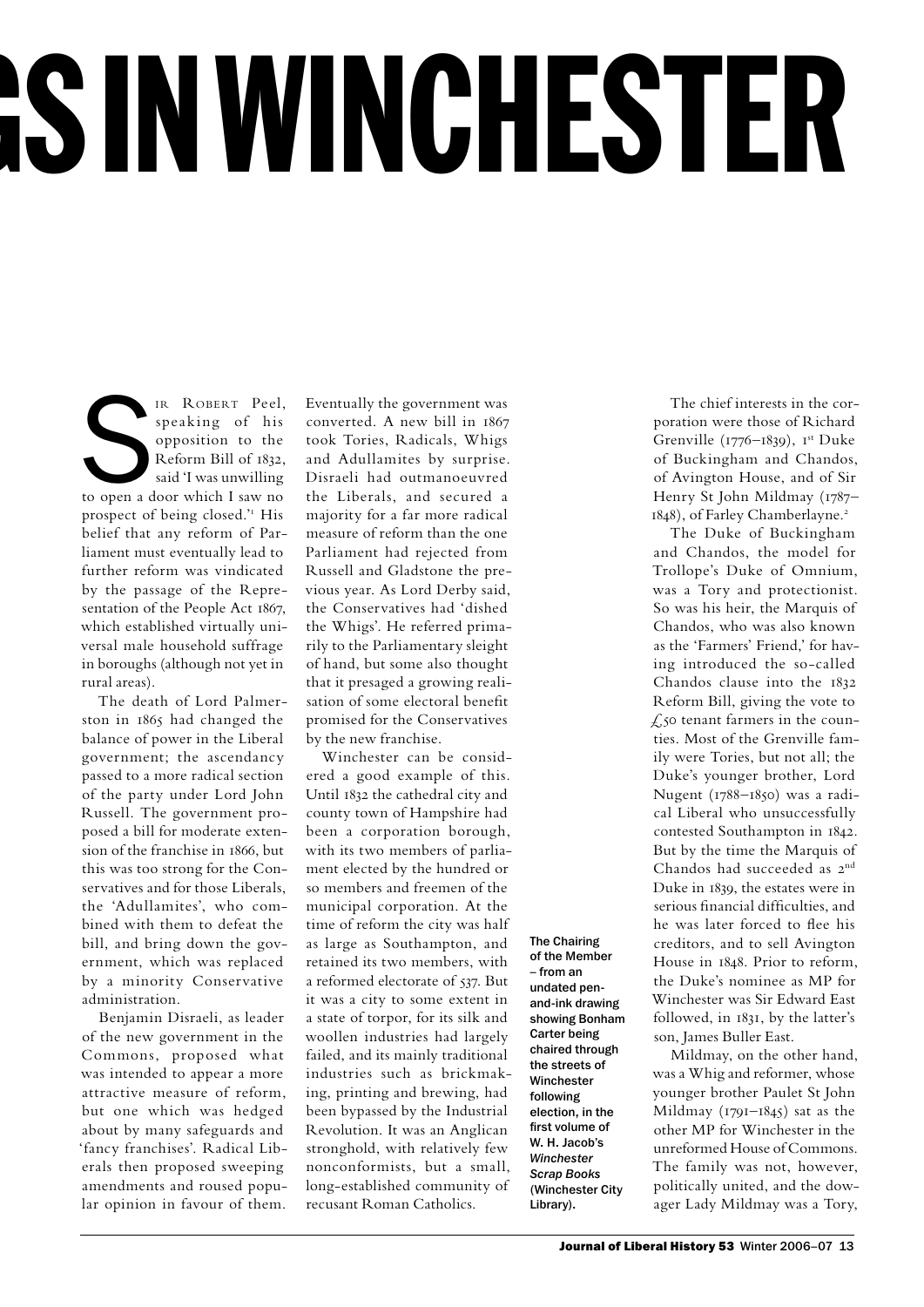| Election results in Winchester, 1832-85                     |                                            |       |
|-------------------------------------------------------------|--------------------------------------------|-------|
| 12 December 1832                                            | Paulet St John Mildmay (L)                 | 351   |
|                                                             | <b>William Bingham Baring (L)</b>          | 263   |
|                                                             | James Buller East (C)                      | 151   |
| 10 January 1835                                             | James Buller East (C)                      | 254   |
|                                                             | <b>William Bingham Baring (L)</b>          | 176   |
|                                                             | Paulet St John Mildmay (L)                 | 123   |
| 26 July 1837                                                | James Buller East (C)                      | 258   |
|                                                             | Paulet St John Mildmay (L)                 | 242   |
|                                                             | Bickham Sweet Escott (C)                   | 216   |
| 29 June 1841                                                | James Buller East (C)                      | 320   |
|                                                             | <b>Bickham Sweet Escott (C)</b>            | 292   |
|                                                             | Richard B Crowder (L)                      | 191   |
|                                                             | Francis Piggot (L)                         | 166   |
| 3 August 1847                                               | John Bonham Carter (L)                     | 336   |
|                                                             | <b>Sir James Buller East (LC)</b>          | 315   |
|                                                             | Bickham Sweet Escott (L)                   | 234   |
| 9 July 1852                                                 | John Bonham Carter (L)                     | 376   |
|                                                             | Sir James Buller East (C)                  | 369   |
|                                                             | Whittear Bulpett (L)                       | 288   |
| 28 March 1857                                               | John Bonham Carter (L)                     | 397   |
|                                                             | Sir James Buller East (C)                  | 385   |
|                                                             | Wyndham Spencer Portal (LC)                | 252   |
| 30 April 1859                                               | Sir James Buller East (C)                  | 403   |
|                                                             | John Bonham Carter (L)                     | 348   |
|                                                             | Thomas Willis Fleming (C)                  | 342   |
|                                                             | George John Shaw-Lefevre (L)               | 230   |
| By-election vice East resigned                              |                                            |       |
| 10 February 1864                                            | <b>Thomas Willis Fleming (C)</b>           |       |
| 12 July 1865                                                | <b>John Bonham Carter (L)</b>              | 459   |
|                                                             | <b>William Barrow Simonds (C)</b>          | 366   |
|                                                             | Thomas Willis Fleming (C)                  | 336   |
| By-election vice Carter appointed a Lord<br>of the Treasury |                                            |       |
| 4 June 1866                                                 | <b>John Bonham Carter (L)</b>              | 361   |
|                                                             | C Lempriere (C)                            | 46    |
| 17 November 1868                                            | <b>William Barrow Simonds (C)</b>          | 840   |
|                                                             | John Bonham Carter (L)                     | 727   |
|                                                             | Arthur Jervoise Scott (L)                  | 548   |
| 3 February 1874                                             | <b>William Barrow Simonds (C)</b>          | 949   |
|                                                             | Maj Arthur Robert Naghten (C)              | 763   |
|                                                             | John Bonham Carter (L)                     | 649   |
| 31 March 1880                                               | Francis George Baring, Viscount Baring (L) | 979   |
|                                                             | <b>Richard Moss (C)</b>                    | 808   |
|                                                             | William Barrow Simonds (C)                 | 773   |
| 25 November 1885                                            | Arthur Loftus Tottenham (C)                | 1,153 |
|                                                             | Francis George Baring, Viscount Baring (L) | 982   |

as was Mildmay's other brother Humphrey St John Mildmay, who was elected as Conservative MP for Southampton in 1842.

The city had a small but influential group of political leaders, many of whom, like the Grenvilles and the Mildmays, had previously been involved in the corporation. They included, on the Tory side, Dr David Williams, headmaster of Winchester College,<sup>3</sup> and in the Whig interest, Charles Shaw-Lefevre, MP for the county, and Reverend Thomas Garnier, a friend of Palmerston, who was nominated Dean of Winchester in 1840, and held office until 1872; most of the cathedral clergy, however, were reckoned to be Tory. In addition, new Whig landowners were growing in influence in Winchester, particularly with the decline of the Chandos estates. These included the banking family of Baring, based at Stratton Park, East Stratton, and at Northington Grange, Alresford, and the Bonham Carters at Adhurst St Mary.<sup>4</sup>

In this atmosphere politics were conducted at a high level, with public issues foremost, and hardly a suspicion of electoral corruption,<sup>5</sup> although aristocratic patronage may have been a subtler surrogate. The high standing and influence of local leaders was reflected in the character of the candidates. They were overwhelmingly men of higher social status than were normally to be found contesting borough seats, and bore more similarity to the usual aspirants in a county division. Almost all of them, successful and unsuccessful, were members of Hampshire landed families, and it was unusual for one who was not to poll well.

Local ties and family prestige had a stronger pull than party loyalties, because of the absence of any formal party organisation. Extremism was not favoured, and frequently a bipartisan approach was adopted. For example, Sir James East (1789– 1878), who was Conservative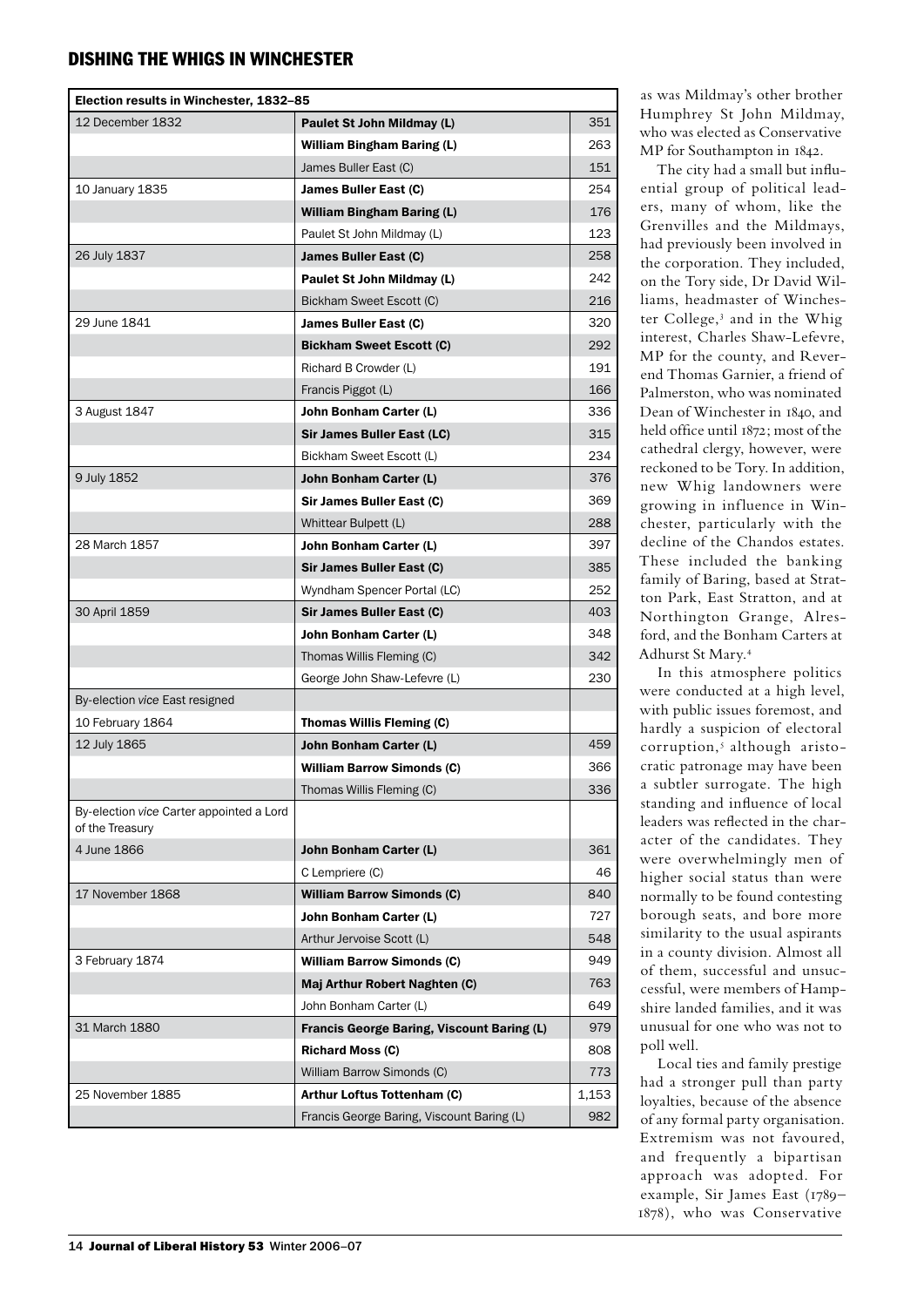member for twenty-nine years, usually gave general support to Liberal governments when Palmerston was Prime Minister.<sup>6</sup> The effect of these influences was that the representation was generally shared between the parties. Only in the postreform landslide of 1832 were the seats monopolised by the Liberals, and in the Tory recovery of 1841 by the Conservatives. This was by no means the result of an arrangement, however, since every general election was contested. It arose because there were few four-cornered contests, much cross-voting, and for long periods no formal coalition between candidates of the same party. To some extent this can be seen as the survival of the electoral influence of the great landed families,<sup>7</sup> and of church and college, all of whom were major patrons of the tradesmen and professional classes who made up much of the new electorate.

The reforming Whigs elected in 1832 were Paulet St John Mildmay, one of the retiring members, and William Bingham Baring. They had substantial majorities, but even so nearly ninety voters split their votes between Mildmay and East for the Tories. When the same candidates were nominated again in 1835, Mildmay publicly declared that he would use his second vote for the other Whig candidate, Baring, which led to his downfall. It suggested a rejection of all non-party ties, and as a result about sixty Tories who would have been happy to split their votes between East and Mildmay plumped for East alone and withheld their second vote from any candidate, so that Mildmay trailed in third place.<sup>8</sup>

Mildmay took up the Whig cause again in 1837, against East and a second Tory candidate, Bickham Escott, an outsider from Somerset. Once again there was a conflict between party and local ties. The Tories were numerically strong, but thirty or forty of them could

not be relied on to vote the Tory ticket, out of respect for the long connection with the city of the Mildmay family, some of whom were themselves Tories.<sup>9</sup> Escott made an appeal to them, saying that some people had difficulty in acting on their principles because of the claims of friendship, but that they should not make a bargain between friendship and patriotism.<sup>10</sup> This was of no avail, and the poll returned East and Mildmay.

The election of 1841 was the only one under the first Reform Act in which the Tories monopolised the seats. This was due partly to the general political reaction, and the well-organised exertions of the Tories in the registration of their electors in 1840.<sup>11</sup> But it also resulted from a split among the Whigs. Mildmay, a moderate Whig, had annoyed a section of his supporters by not going the whole way in support of repeal of the Corn Laws. The free-trade wing of the Liberals demanded his withdrawal, which he conceded, leaving them with the problem of finding a replacement. Unable to find candidates locally, they turned to James Coppock, national election agent of the Reform Club,<sup>12</sup> who sent down two young and unknown nominees of party headquarters, to whom many Liberals were indifferent. In these circumstances there was a fierce contest. For the first time there were rumours of bribery,13 and on polling day a powerful team of canvassers was brought in, including Francis Baring, MP for Portsmouth and Chancellor of the Exchequer. But this was not effective, and East and Escott were elected with large majorities.

They came forward again in 1847, when politics had been transformed nationally by the repeal of the Corn Laws in 1846, which had split the Peelite leadership from the rest of the Conservative Party. East had at first voted against repeal of the Corn Laws, but later identified himself with the Peelites. Escott, on

Local ties and family prestige had a stronger pull than party loyalties, because of the absence of any formal party organisation. Extremism was not favoured, and frequently a bipartisan

approach

adopted.

was

the other hand, had undergone an even greater transformation, and had voted with the radicals for complete and immediate repeal.<sup>14</sup> They faced a single Whig candidate, though Escott reaped the unpopularity of a turncoat, and could count on the support only of the most radical Liberals. Many of East's supporters gave their second votes to the Whig, and the representation again reverted to one of each party.<sup>15</sup>

The new Whig member was John Bonham Carter (1817–84), of Adhurst St Mary near Petersfield. He was the son of John Bonham Carter senior (1788– 1838), the veteran Whig MP for Portsmouth between 1818 and 1838. The latter's protégé as junior member for Portsmouth since 1826 was Sir Francis Baring (1796–1866), of Stratton Park. It was he who gave a classic definition of Whiggery in the 1830s: 'A body of men connected with high rank and property, bound together by hereditary feelings, party ties, as well as higher motives, who in bad times keep alive the sacred flame of freedom, and when the people are roused stand between the constitution and revolution and go with the people, but not to extremities.'<sup>16</sup> He held high office as Chancellor of the Exchequer (1839–41) and First Lord of the Admiralty (1849–52), and retired from the House of Commons in 1865, to be created first Lord Northbrook. There was also eventually a family link, as in 1864 John Bonham Carter junior married, as his second wife, Northbrook's daughter, Mary Baring.

The effects of the 1847 election left their mark for many years. The prestige built up by East and Bonham Carter made their position secure. In subsequent elections they received an almost bipartisan vote, regardless of what other candidates there were.17 The polls indicate that there were between 250 and 350 electors for each party who would vote the full party ticket or plump for a single candidate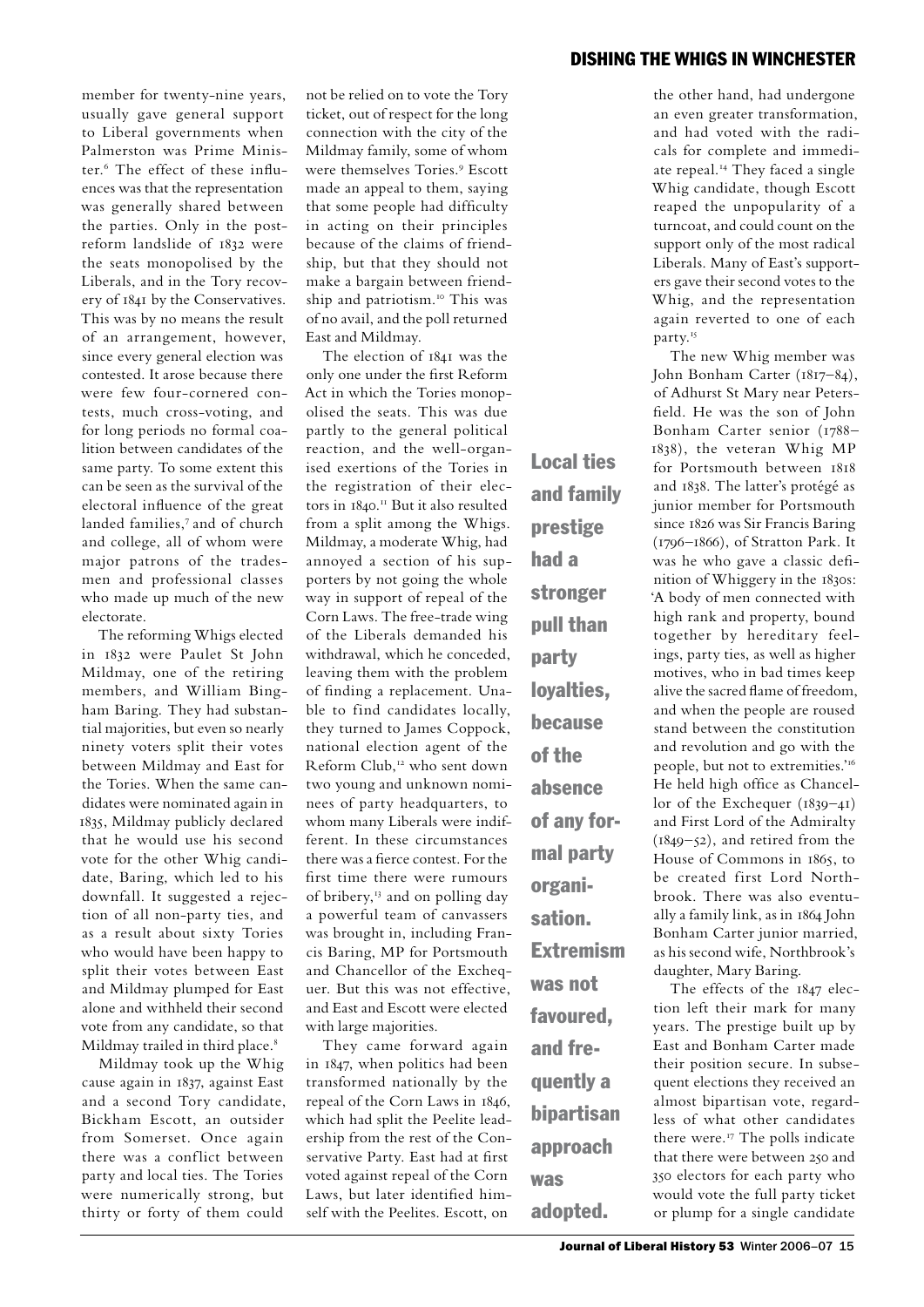

if there were only one, and between 60 and 150 more who would split their votes between East and Bonham Carter.<sup>18</sup> Indeed, in 1852 Whittear Bulpett, a Winchester banker, came forward as a 'no-party man on the Liberal interest,'<sup>19</sup> implying almost an independent challenge to the bipartisan establishment, regardless of party labels. Much the same went for Wyndham Spencer Portal, of Laverstoke, who came forward in 1857 as a Peelite, with a progressive policy of extension of the franchise, the ballot, relief from church rates, and state education.<sup>20</sup>

Not until 1859 was there an election in which the local parties stirred themselves from this bipartisan attitude and nominated two candidates each. Although the contest was more partisan and the number of electors who split their votes was reduced, there were still seventyseven who split between East and Bonham Carter, while sixteen others, mostly clergy, plumped for East and withheld a vote from the second Conservative, so that the established members were once again returned.<sup>21</sup>

When East resigned in 1864, the Liberals were not disposed

Nineteenthcentury election hustings

to use the by-election to contest the vacancy in the city's single Conservative seat, and the new Conservative candidate was elected unopposed. But in 1865 the Conservatives nominated two candidates, although there was a split among Conservative electors, who each tended to vote for their own man alone; one of them, William Simonds, also gained some radical votes, and was elected along with Bonham Carter.<sup>22</sup>

In 1866 Bonham Carter was also faced with a by-election on his appointment as a government whip. As in 1864, the local leaders of the opposing party were not disposed to seek a monopoly in the representation by taking advantage of the by-election. But a small group of Conservatives persuaded the Carlton Club to send down a candidate;<sup>23</sup> he polled only a fraction of the usual Conservative strength, which mainly preferred not to upset the city's tradition of prestigious bipartisanship.

Under the second Reform Act, no borough with a population less than 10,000 retained a second member. With a population of 14,776 in 1861, Winchester's representation remained

unchanged. Under the new franchise, its 1865 electorate of 963 underwent an increase to 1,557, fairly modest by comparison with the four- and fivefold increases in some large industrial towns. The Liberals had hopes of capturing both seats, and nominated a second candidate. However, the sitting members triumphed again, showing that the tradition of bipartisanship had survived reform. There appear to have been about 180 voters who split their votes between the successful candidates, and while this bipartisan vote had not increased proportionately with the electorate as a whole, it was enough to ensure the survival of the sitting members.

In 1874 it was the Conservatives who were on the attack; they adopted a second candidate, while the Liberals nominated only Bonham Carter. The bipartisan vote was about the same size as in 1868, but with the increased party vote in the new electorate, and a general swing to the Conservatives, it was no longer sufficient to preserve Bonham Carter. Despite his high reputation, and his position as Deputy Speaker, which